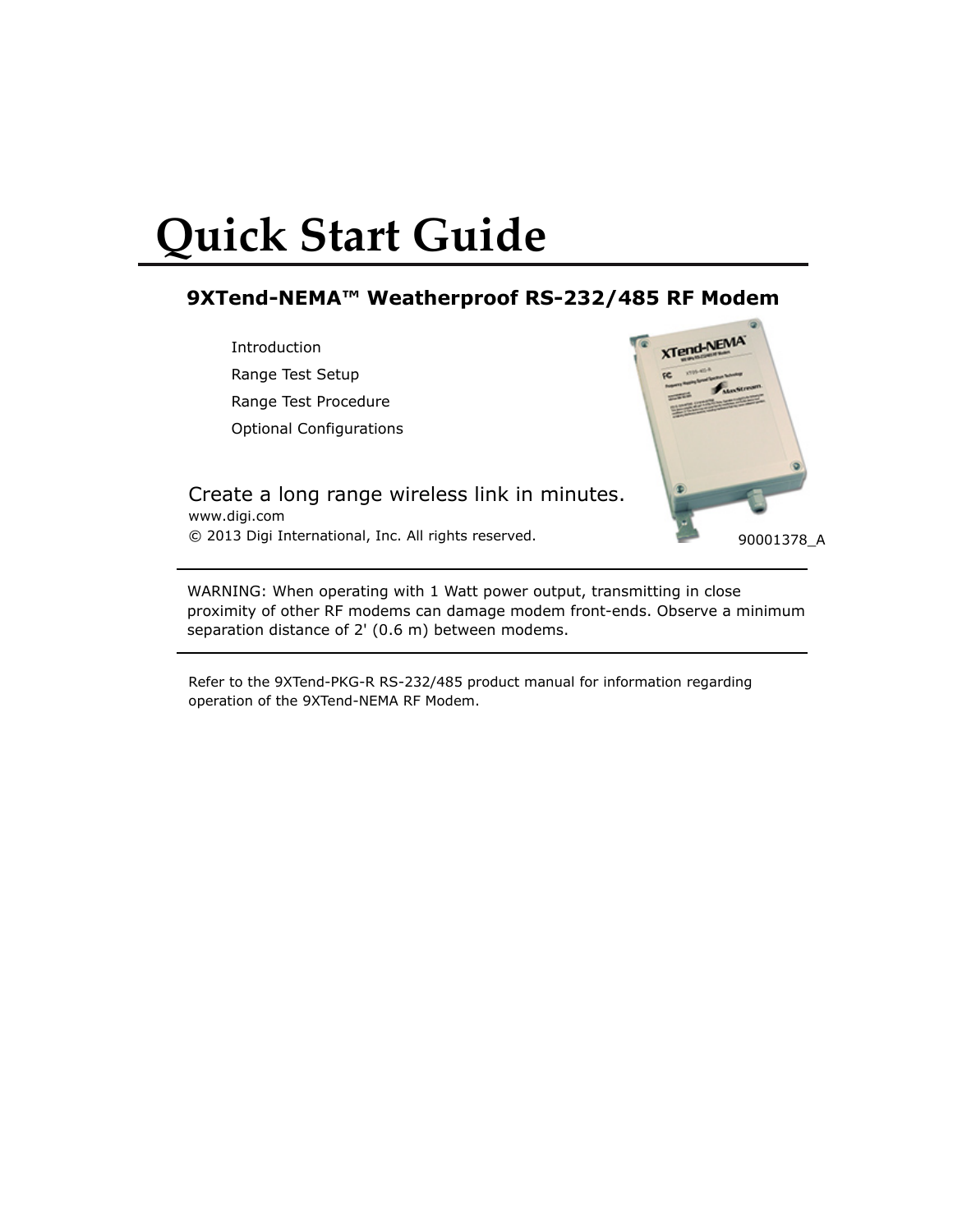# **Introduction**

This guide provides step-by-step instruction on how to setup a wireless link and test the modem's ability to transport data over varying ranges and conditions.

## **Range Test Setup**

## **Requirements for Range Test**

- 1 XTend-NEMA Weatherproof RS-232/485 RF Modem
- 1 XTend-PKG-R RS-232/485 RF Modem (or a second XTend-NEMA)
- 1 Windows PC loaded with X-CTU Software

Accessories (CAT5 cable with DB-9/PWR adapter board, loopback adapter, 2 RPSMA antennas (one is inside the NEMA enclosure), 2 power supplies)

## **Install X-CTU Software**

Go to the X-CTU software page at www.digi.com/xctu and launch the latest X-CTU installer. Follow the prompts on the installation screens.

The X-CTU software interface is divided into the following four tabs:

- PC Settings Setup PC com ports to interface with the RF modem
- Range Test Test RF modem's range under varying conditions
- Terminal Read/Set RF modem parameters and monitor data communications
- Modem Configuration Read/Set RF modem parameters

#### **Hardware Setup**

The XTend-NEMA RF Modem (remote) will be referred to as "NEMA". The XTend-PKG-R RF Modem (base) will be referred to as "PKG-R".

1. Verify DIP Switches of NEMA & PKG-R are set to their default positions (RS-232, Point-to-point Mode: Switches 1 and 5 are ON (up) and the remaining 4 switches are OFF (down)).

[Refer to back page for important information regarding the DIP switch.]

- 2. Connect the female DB-9 connector of the PKG-R to the male DB-9 connector of the host PC using an RS-232 cable [Figure 1].
- 3. Attach the serial loopback adapter to the female DB-9 connector of NEMA. The serial loopback adapter configures the NEMA to function as a repeater by looping data back into the modem for retransmission. [Figure 1]
- 4. Attach RPSMA antenna to PKG-R. (NEMA antenna is inside the enclosure.)

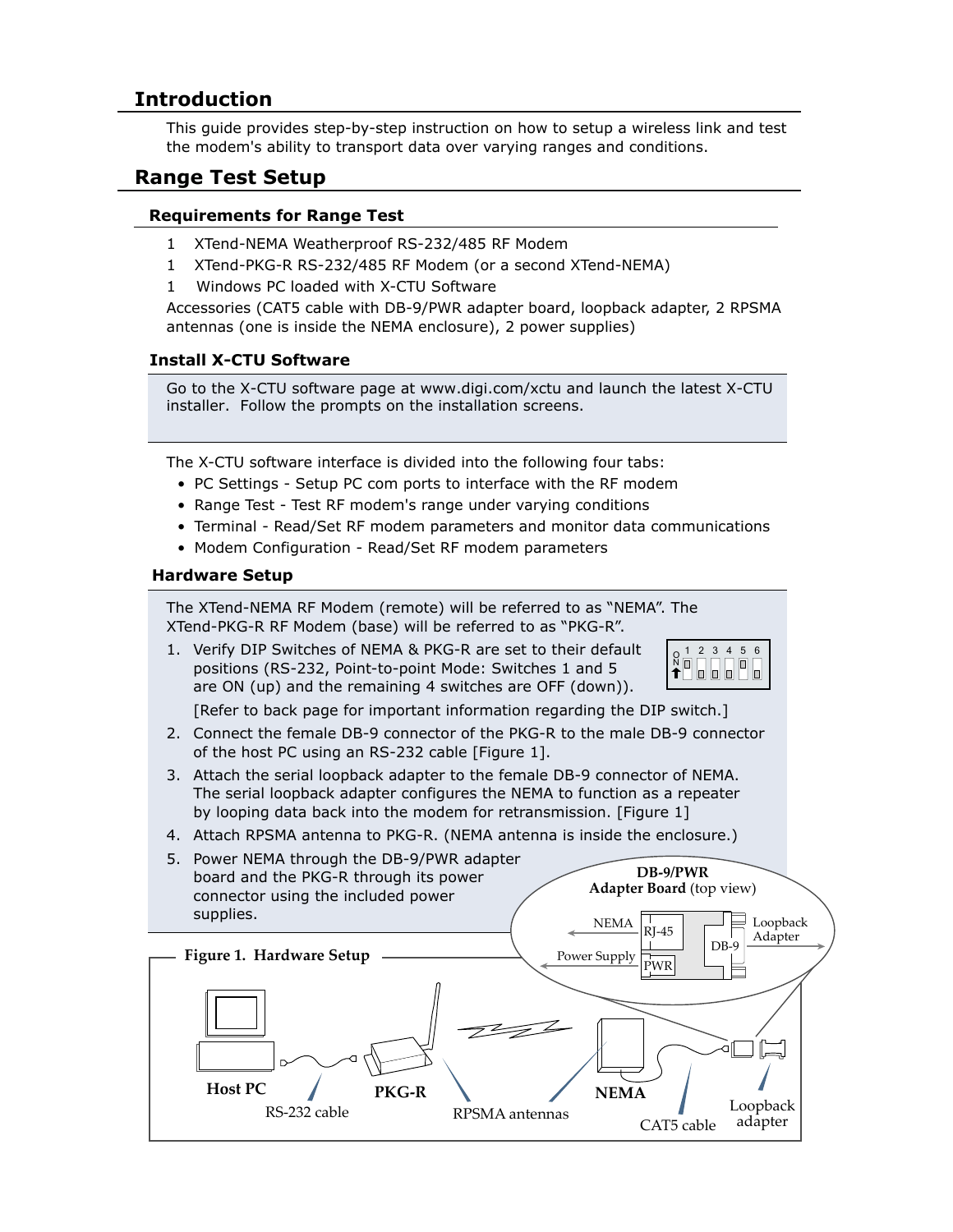# **Range Test Procedure**

Use the "PC Settings" and "Range Test" tabs of the X-CTU Software to:

- Setup a PC Serial Com Port for communications with the XTend RF Modem [step 2 of "Range Test"].
- Determine RF modem's range [steps 1-8 of "Range Test"].

#### **Range Test**

- 1. Launch the X-CTU Software (*Start --> Programs --> Digi--> X-CTU)* .
- Under the "PC Settings" tab [Figure 2], select the PC serial com port from **2** the dropdown list that will be used to connect to NEMA.
- **3**) Select the PC interface baud rate that matches the RF data rate of NEMA. Use default values for remaining fields [Figure 2].
- 4. Select the "Range Test" tab [Figure 3].
- (Optional) Check the box in the 'RSSI' section to enable its display. **5**
- **6**) Click the 'Start' button to begin range test.
- 7. Move the remote PKG-R (with loopback adapter) away from NEMA to determine the range of the wireless link.